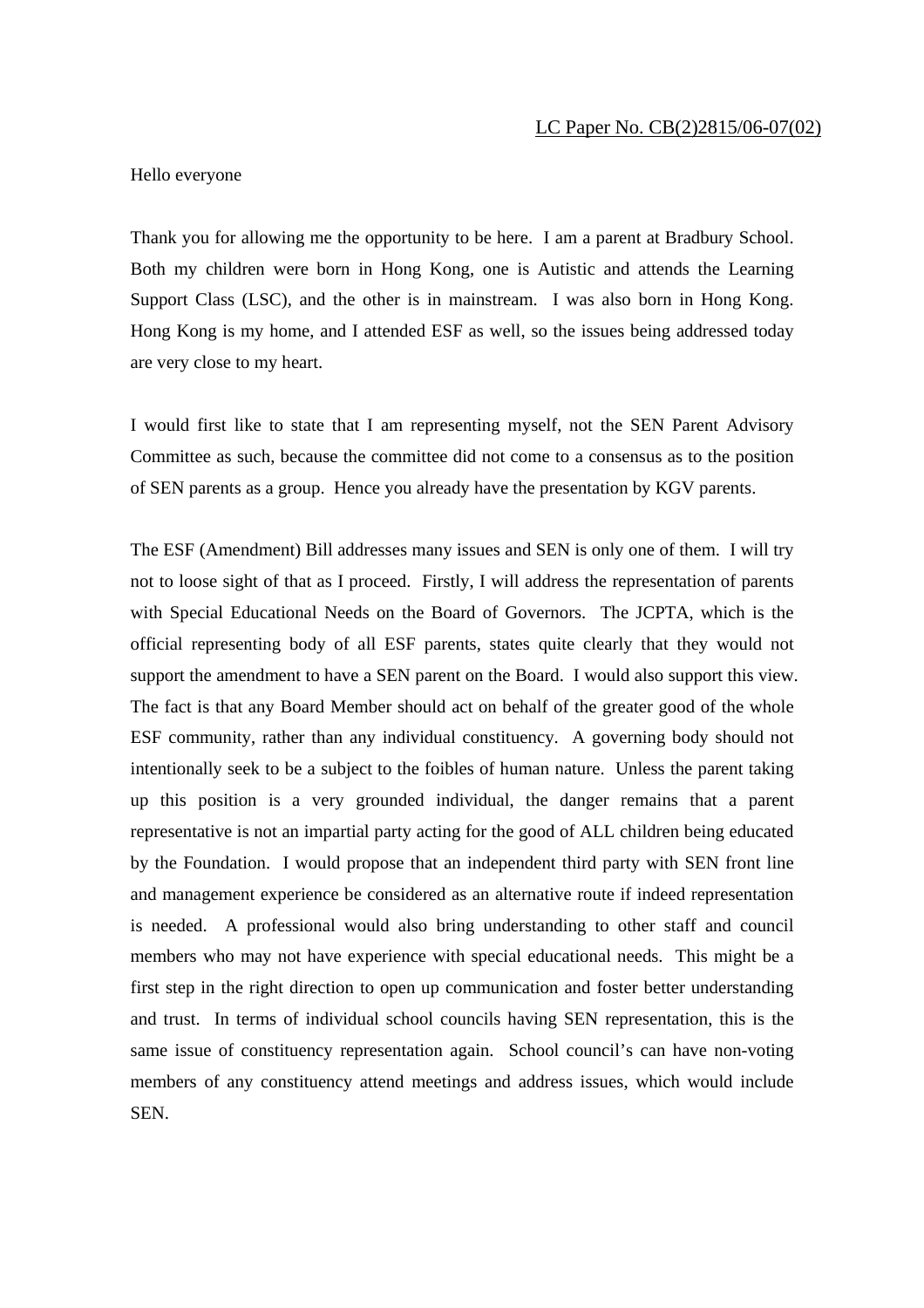The other amendment is the proposed wording "irrespective of disability or special educational need" to be added to the ordinance. Both sides have already addressed the legal wording to this matter, so I would just like to bring a more realistic side to your attention. As a parent of a SEN child, ESF **was and is** my only choice of schooling. My son was lucky, because we were actually offered one of the highly coveted spaces in the Learning Support Class. The reality is, if my son did not get into the ESF, I would have been forced to leave Hong Kong as many of my friends have. Others are contemplating leaving, many hoping to relocate to Singapore.

So the problem is not what wording is used, it is in the spirit of implementation. The ESF has made many changes these past two years to improve the SEN situation across all of the Foundation schools, and they should be commended for their efforts. Of course there is much that still needs to be done, but the framework is their.

Where I have been the most disappointed is in the Education Department (EDB). I recently had a conversation with a representative from the EDB regarding private and government schools admitting SEN students. The EDB quoted the DDO to me, and said no school can refuse admission to a child with SEN. But if the school uses another reason to deny entry, for example, they are full, then nothing that can be done. What good is wording if the spirit is crushed?

So I ask you this, if Hong Kong is Asia's World City, if the Chief Executive wants to increase the population to ten million, how are you going to educate those children? Drawing from current Hong Kong statistical equivalents, 19.5 % of the 3 million would be under 19 years of age and require schooling, that's 585,000 students. And drawing from international equivalents an average of 7 %, 40,950 students, would have special educational needs. What are you going to do with those children?

Luckily the antiquated 9 years of free education policy might be addressed this Wednesday, but how about education under one ministry? What about questions like, why are other international schools not required by the EDB to be a part of our community by providing for SEN students? Did you know that most international schools do not accept SEN